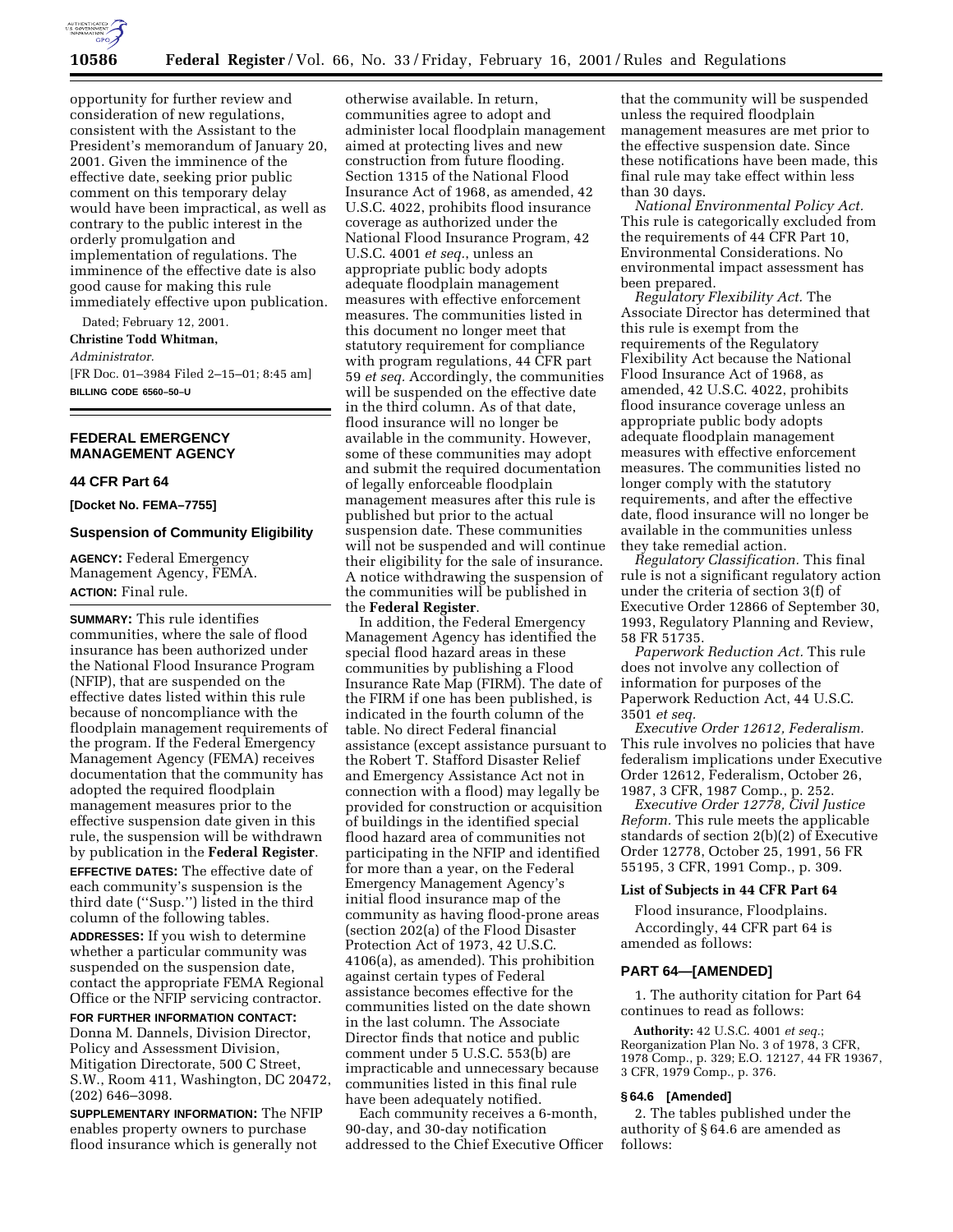| State and location                                        | Community<br>No. | Effective date authorization/cancellation of sale of<br>flood insurance in community       | Current effective<br>map date | Date certain<br>Federal assist-<br>ance no longer<br>available in spe-<br>cial flood hazard<br>areas |
|-----------------------------------------------------------|------------------|--------------------------------------------------------------------------------------------|-------------------------------|------------------------------------------------------------------------------------------------------|
| <b>Region III</b>                                         |                  |                                                                                            |                               |                                                                                                      |
| Pennsylvania:<br>Ayr, township of, Fulton Coun-<br>ty.    | 422428           | March 9, 1977, Emerg., July 2, 1982, Reg. February<br>9, 2001.                             | $02-09-01$                    | $02 - 09 - 01$ .                                                                                     |
| borough of,<br>McConnellsburg,                            | 422701           | April 7, 1995, Emerg., February 9, 2001, Reg. Feb-                                         | do                            | Do.                                                                                                  |
| Fulton County.<br>Todd, township<br>of, Fulton<br>County. | 421665           | ruary 9, 2001.<br>December 11, 1975, Emerg., September 1, 1986,<br>Reg. February 9, 2001.  | do                            | Do.                                                                                                  |
| <b>Region IV</b><br>Georgia:                              |                  |                                                                                            |                               |                                                                                                      |
| Leslie, city of, Sumter County                            | 130395           | August 6, 1975, Emerg., September 29, 1986, Reg.<br>February 9, 2001.                      | do                            | Do.                                                                                                  |
| <b>Region V</b>                                           |                  |                                                                                            |                               |                                                                                                      |
| Illinois:<br>Bloomington, city of, McLean<br>County.      | 170490           | May 16, 1975, Emerg., April 3, 1984, Reg. February<br>9, 2001.                             | do                            | Do.                                                                                                  |
| Carlock, village of, McLean<br>County.                    | 170491           | December 23, 1982, Emerg., August 24, 1984, Reg.<br>February 9, 2001.                      | do                            | Do.                                                                                                  |
| Chenoa, city of, McLean Coun-<br>ty.                      | 170492           | March 27, 1975, Emerg., June 11, 1976, Reg. Feb-<br>ruary 9, 2001.                         | do                            | Do.                                                                                                  |
| Colfax, village of, McLean<br>County.                     | 170493           | June 17, 1975, Emerg., February 9, 2001, Reg.<br>February 9, 2001.                         | do                            | Do.                                                                                                  |
| Cooksville, village of, McLean<br>County.                 | 170494           | July 1, 1975, Emerg., June 11, 1976, Reg. February<br>9, 2001.                             | do                            | Do.                                                                                                  |
| Danvers, village of, McLean<br>County.                    | 170495           | August 7, 1975, Emerg., August 19, 1986, Reg.<br>February 9, 2001.                         | do                            | Do.                                                                                                  |
| Downs, village of,<br>McLean<br>County.                   | 171072           | May 31, 2000, Emerg., February 9, 2001, Reg. Feb-<br>ruary 9, 2001.                        | do                            | Do.                                                                                                  |
| Heyworth, village of, McLean<br>County.                   | 170497           | March 7, 1983, Emerg., December 1, 1983, Reg.<br>February 9, 2001.                         | do                            | Do.                                                                                                  |
| Hudson, village of, McLean<br>County.                     | 170498           | May 12, 1975, Emerg., June 11, 1976, Reg. Feb-<br>ruary 9, 2001.                           | do                            | Do.                                                                                                  |
| LeRoy, city of, McLean County                             | 170499           | May 6, 1975, Emerg., May 2, 1980, Reg. February<br>9, 2001.                                | do                            | Do.                                                                                                  |
| city of,<br>McLean<br>Lexington,<br>County.               | 170500           | August 10, 1998, Emerg., February 9, 2001, Reg.<br>February 9, 2001.                       | do                            | Do.                                                                                                  |
| McLean<br>County,<br>unincor-<br>porated areas.           | 170931           | September 19, 1979, Emerg., December 18, 1985,<br>Reg. February 9, 2001.                   | do                            | Do.                                                                                                  |
| McLean, village of, McLean<br>County.                     | 170501           | March 15, 1976, Emerg., September 30, 1976, Reg.<br>February 9, 2001.                      | do                            | Do.                                                                                                  |
| Normal, town of McLean Coun-<br>tv.                       | 170502           | June 19, 1975, Emerg., September 1, 1983, Reg.<br>February 9, 2001.                        | do                            | Do.                                                                                                  |
| Towanda, village of McLean<br>County.                     | 170504           | May 12, 1975, Emerg., September 4, 1987, Reg.<br>February 9, 2001.                         | do                            | Do.                                                                                                  |
| Ohio:<br>Harbor View, Village of, Lucas<br>County.        | 390702           | October 8, 1976, Emerg., May 25, 1978, Reg. Feb-<br>ruary 9, 2001.                         | $10 - 06 - 00$                | Do.                                                                                                  |
| <b>Region I</b><br>Connecticut:                           |                  |                                                                                            |                               |                                                                                                      |
| South Windsor, town of, Hart-<br>ford County.<br>Maine:   | 090036           | July 25, 1974, Emerg., May 1, 1980, Reg. February<br>23, 2001.                             | 02-23-01                      | $02 - 23 - 01$ .                                                                                     |
| Andrews Island, Knox County                               | 230967           | April 4, 1979, Emerg.; April 30, 1984, Reg.; Feb-   do<br>ruary 23, 2001.                  |                               | Do.                                                                                                  |
| <b>Region II</b>                                          |                  |                                                                                            |                               |                                                                                                      |
| New York:<br>Lancaster, town of, Erie Coun-               | 360249           | May 16, 1974 Emerg., December 1, 1981; Reg.                                                | do                            | Do.                                                                                                  |
| ty.<br>Mohawk, village of, Herkimer<br>County.            | 360314           | February 23, 2001.<br>March 20, 1974, Emerg.; April 17, 1978; Reg. Feb-<br>ruary 23, 2001. | do                            | Do.                                                                                                  |
| Monroe, town of, Orange<br>County.                        | 360621           | March 5, 1975, Emerg.; December 1, 1981, Reg.<br>February 23, 2001.                        | do                            | Do.                                                                                                  |
| Oneida, city of, Madison Coun-<br>ty.                     | 360408           | May 9, 1974, Emerg.; August 5, 1985; Reg. Feb-<br>ruary 23, 2001.                          | do                            | Do.                                                                                                  |
| <b>Region VIII</b>                                        |                  |                                                                                            |                               |                                                                                                      |
| South Dakota:                                             |                  |                                                                                            |                               |                                                                                                      |